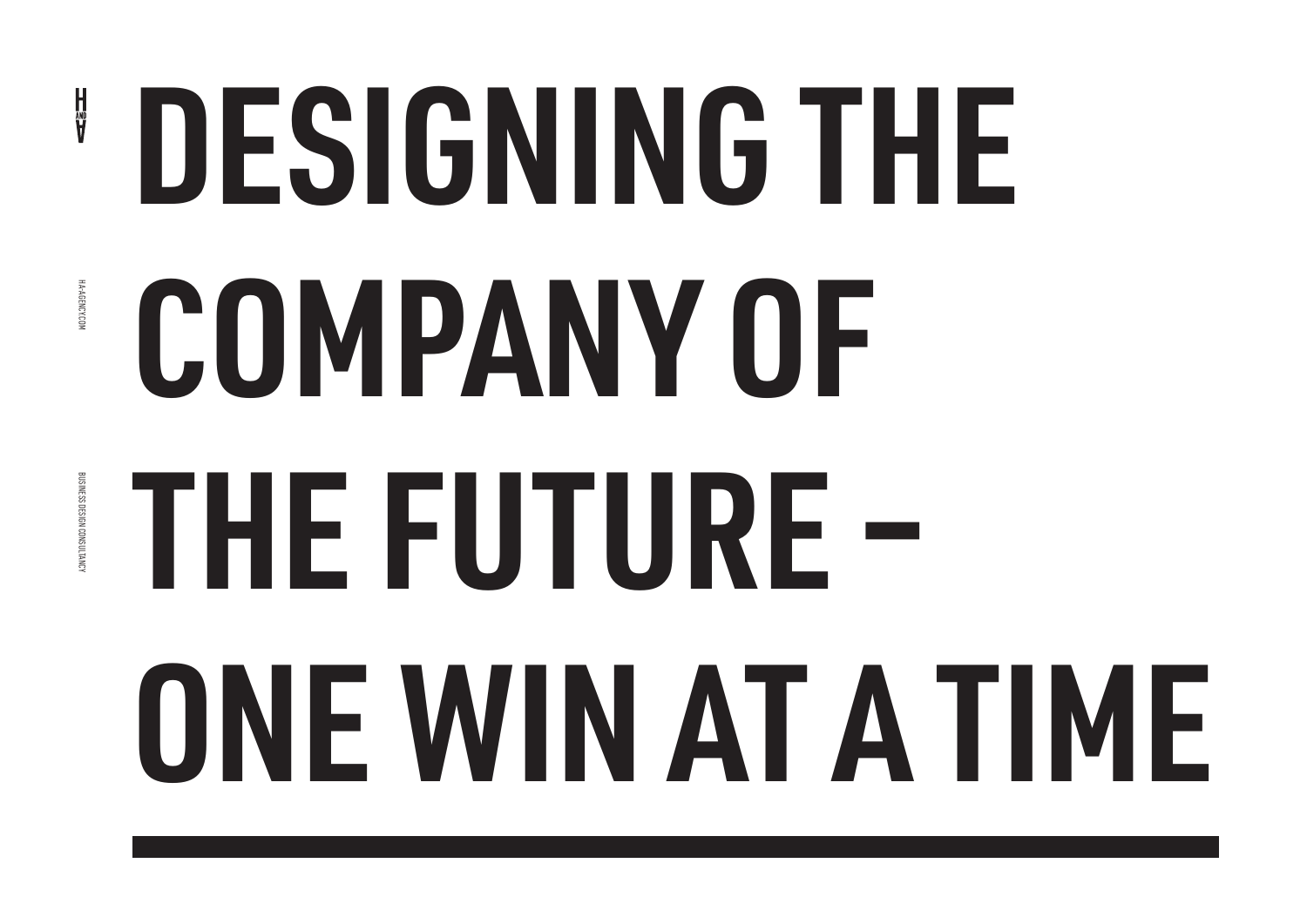### **AND GROWTH CREATES COMPLEXITY**

# **COMPLEXITY KILLS GROWTH**

 $\mathbf{0}$ 

HA-AGENCY.COM HA-AGENCY.COM

SUSINESS DESIGN CONSULTANCY BUSINESS DESIGN CONSULTANCY

DESIGNING THE COMPANY OF THE FUTURE<br>One win at a time **ONE WIN AT A TIME DESIGNING THE COMPANY OF THE FUTURE -**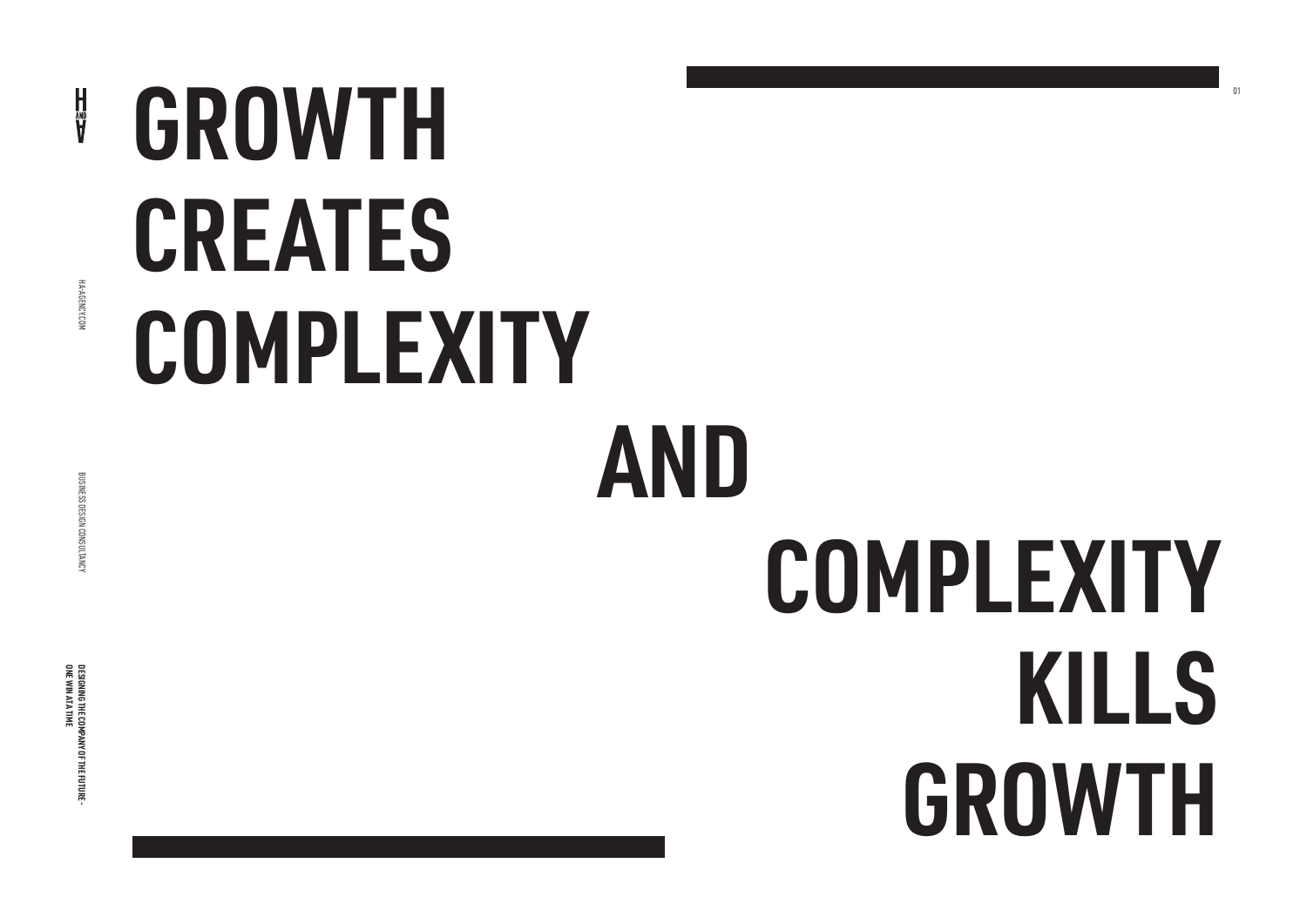### **THE CHALLENGE OF GROWTH**

If you have experienced the thrill of turning a start-up into a mature business, you may well recognise this paradox. You may also recognise the following description of an SME's growing pains:

*"In the beginning the pace of change was breathless and exhilarating. You were a small team, with a shared sense of belief and optimism. Decisions were made quickly and results were immediate and obvious. Your agility allowed you to outpace your competitors. You left larger incumbents in your wake and you enjoyed the growth that followed.*

*Success brought with it more customers, new services and more staff. To deal with this complexity you added structure to control the developing chaos - new departments, a hierarchy to create accountability and layers of managers to keep the troops in check.*

*This order came at a price: Distance between managers, staff and customers; bureaucratic decisions stopping good ideas in their tracks; and an erosion of the entrepreneurial culture that had once been your most valuable asset.*

*The relative lack of responsiveness opened the door to hungry new entrants looking to steal your lunch. And in a fast-paced, ever-changing environment you're now worried you may be beginning to look out of touch."*

If any of this rings true, then you've probably asked yourself: So how do we keep up? How can we both defend our patch and move quickly enough to capitalise on new opportunities?

**H**<br>W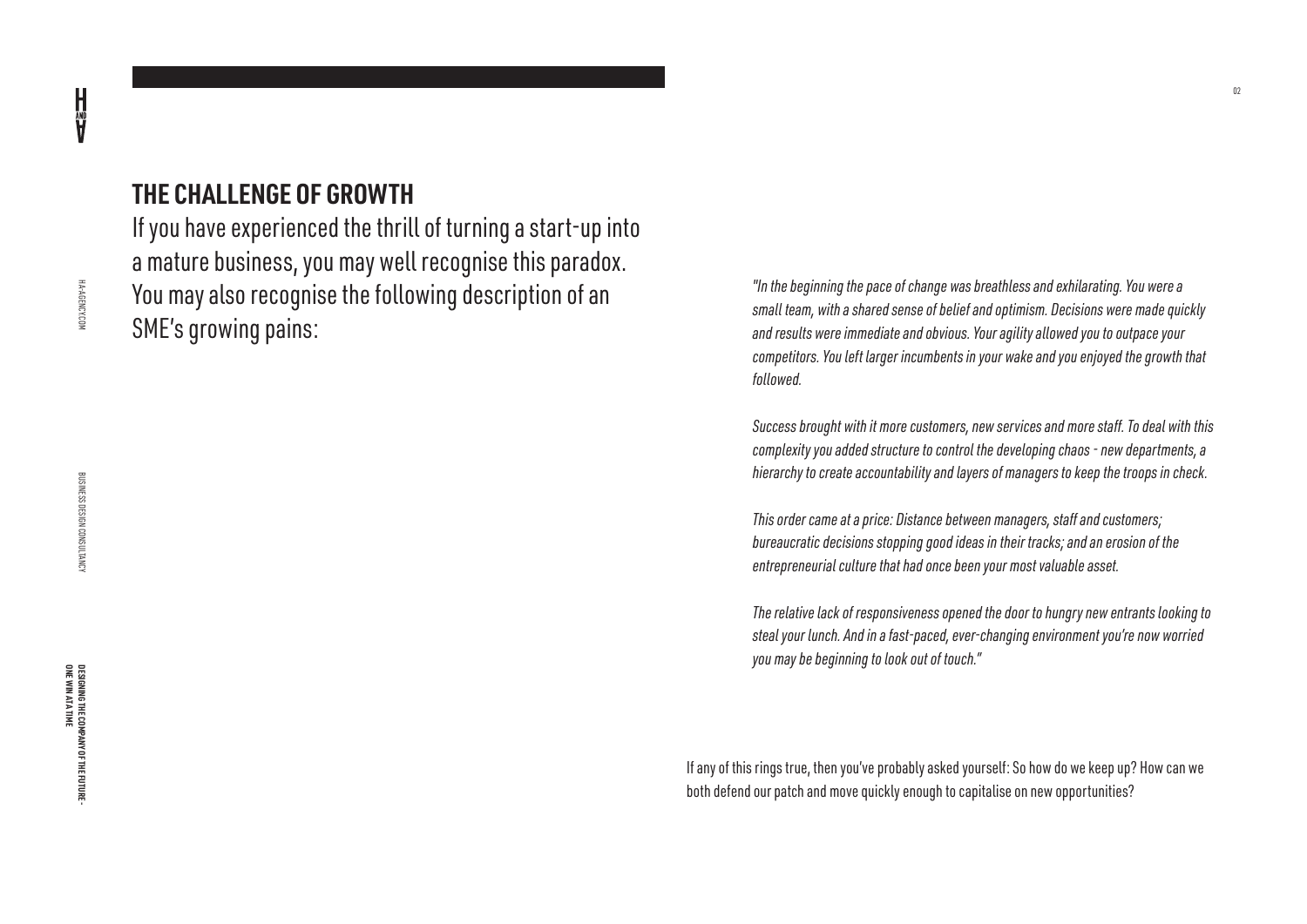### **PROS AND CONS OF HIERARCHY**

### **PROS AND CONS OF HIERARCHY**

Hierarchy in business isn't inherently a bad thing. Traditional hierarchical systems and managerial processes address the daily demands of delivering consistently to customers. But they do have drawbacks:

### **Pros**

- Increased control
- Reduced risk
- Greater accountability
- Services delivered to agreed standards

### **Cons**

- Silo'd ways of working
- Increased internal politics and self interest
- Increased aversion to risk
- Resistance to change

**H**<br>W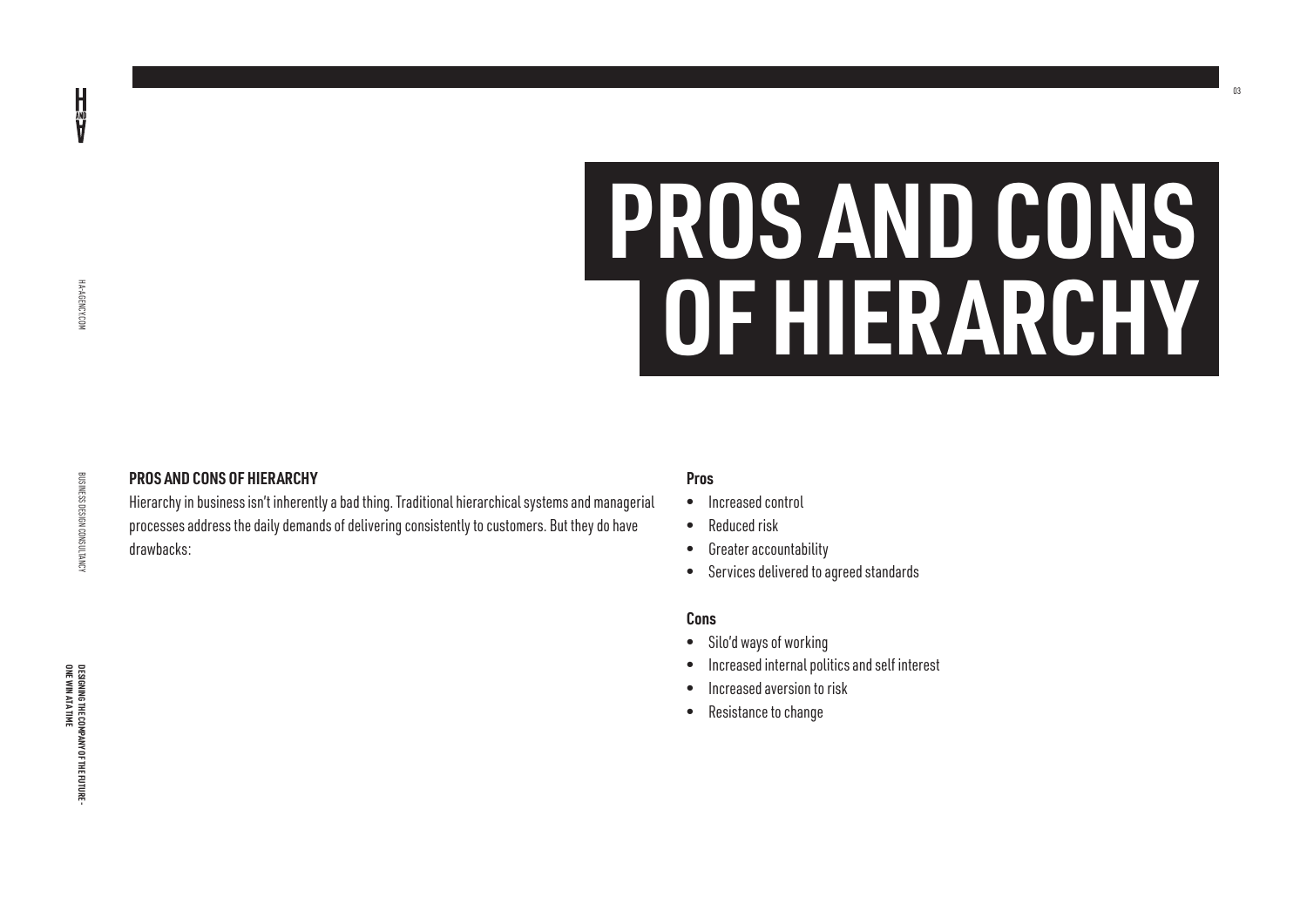





H<br>V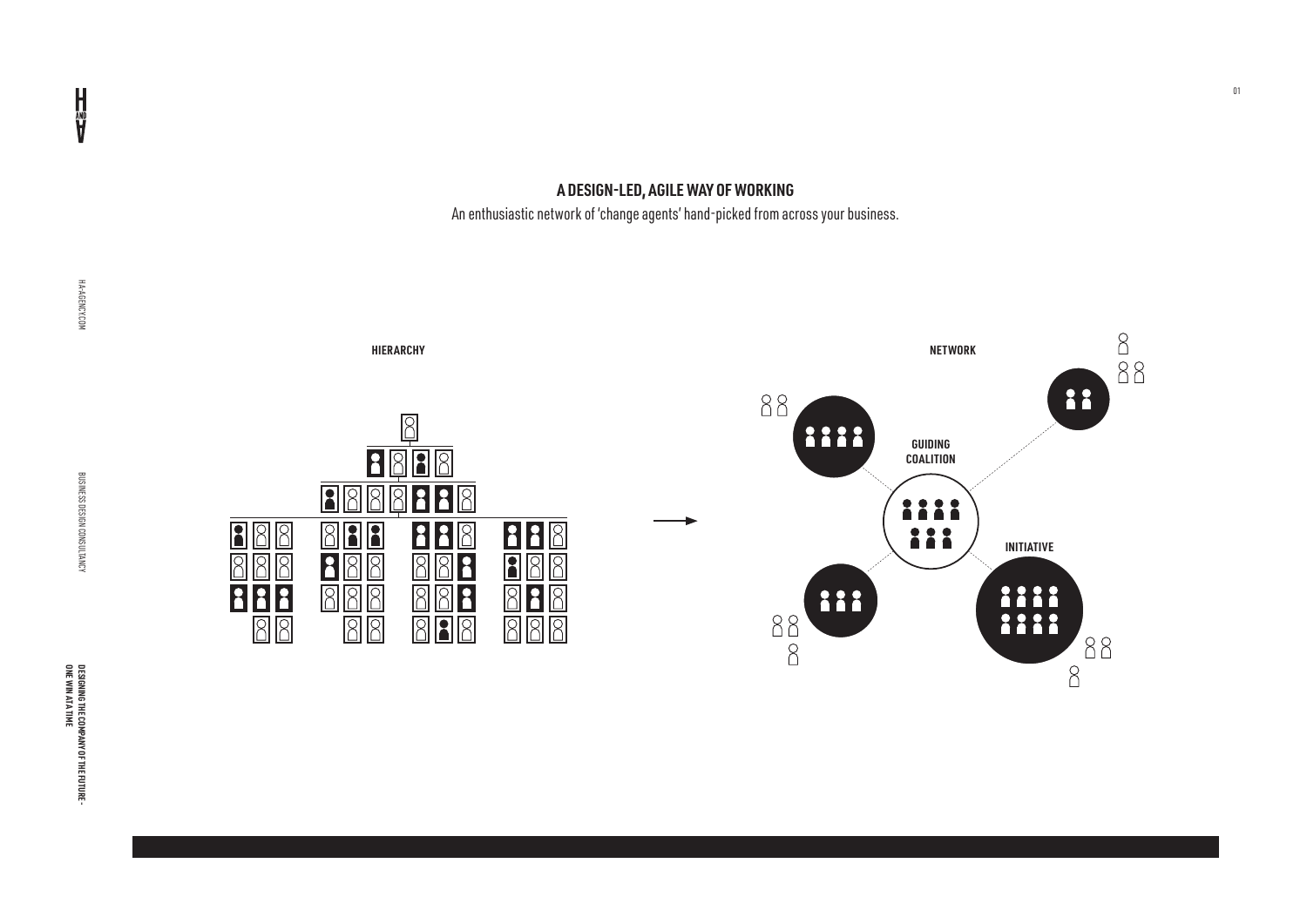### **A ROADMAP TO DRIVE GROWTH**

First, let's emphasise that we are not suggesting you get rid of the hierarchy in your business. Instead, we believe you should create a new, complementary system that cuts through the problems that this hierarchy creates. Our proposal is not a massive overarching change initiative. Instead, it is a straightforward, practical way of working that takes a project-by-project approach to the delivery of longterm growth. It will do three vital things: **1. CREATE THE RIGHT ENVIRONMENT FOR CHANGE**

### **2. BUILD THE PLATFORM FOR CHANGE 3. MAKE CHANGE THE NEW NORM**

We advocate combining a design-led, agile way of working with an enthusiastic network of 'change agents' hand-picked from across your business. Because it works within your existing systems, our approach doesn't involve the wholesale disruption of your organisation. Instead, it draws from your existing talent pool and makes use of the different perspectives of your entire team. It will unleash the latent enthusiasm of all of your staff, bringing them along on the journey.

**H**<br>W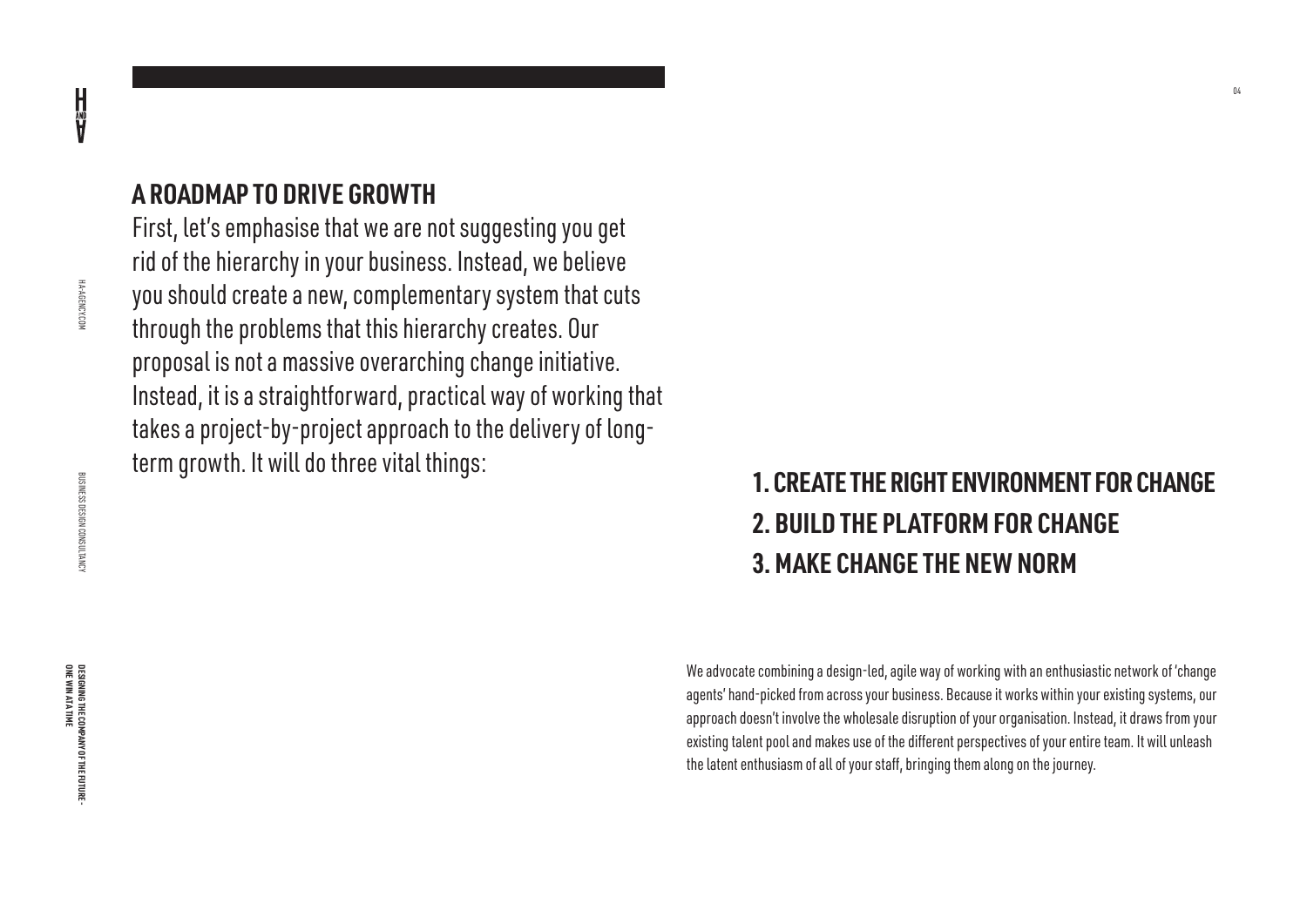DESIGNING THE COMPANY OF THE FUTURE<br>ONE WIN AT A TIME **ONE WIN AT A TIME DESIGNING THE COMPANY OF THE FUTURE -** 

BUSINESS DESIGN CONSULTANCY BUSINESS DESIGN CONSULTANCY

### **1. CREATE THE RIGHT ENVIRONMENT FOR CHANGE**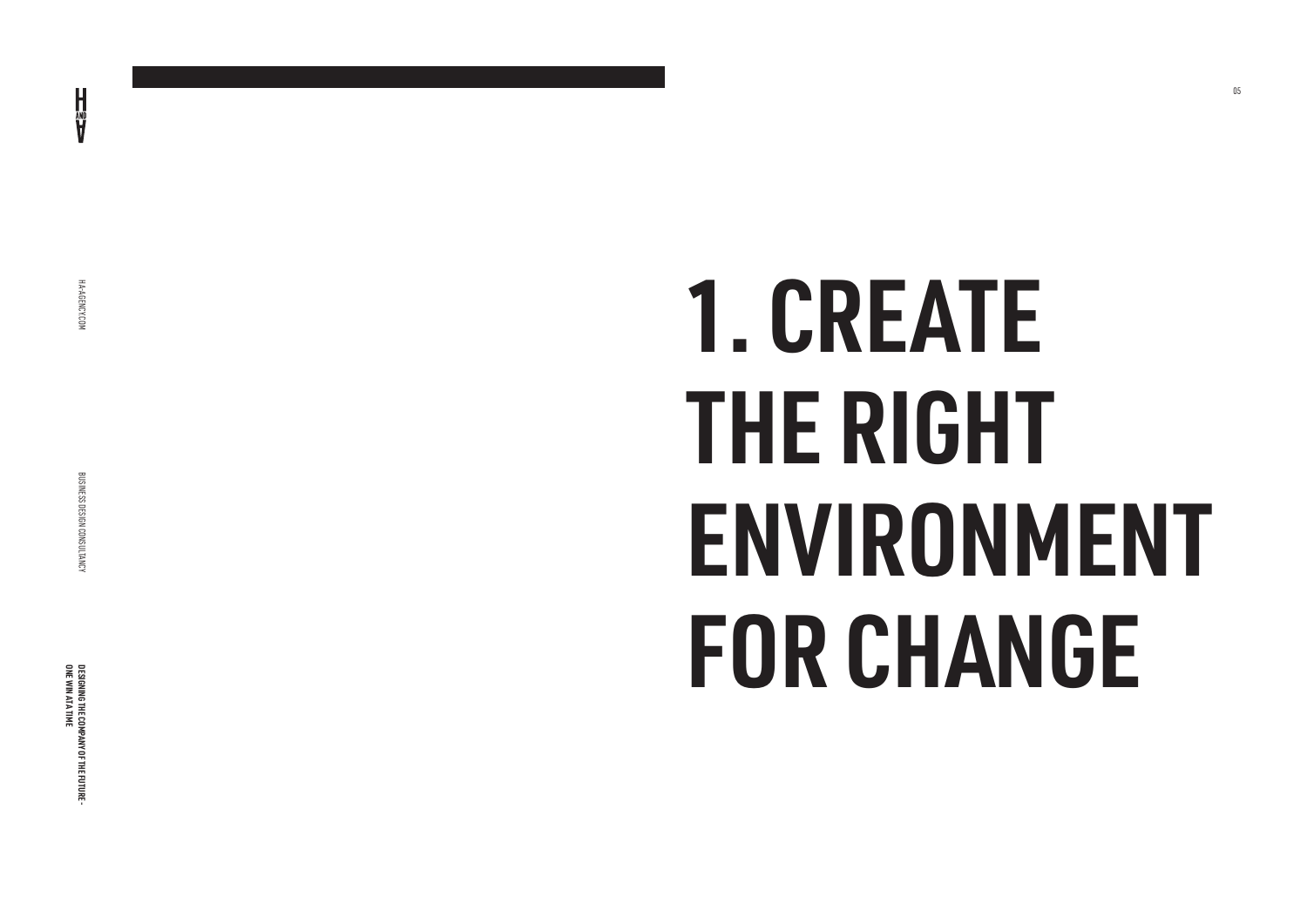All too often companies try to instigate change without establishing a shared understanding of why it needs to happen. Skip this stage at your peril. Cynicism and apathy are your enemies here.

As a leader you need to convince everyone that there is an urgent need to act. The best way to do this is to identify the single biggest threat and/or opportunity facing your

business. Then clearly express the rewards of dealing with this issue, along with the consequences of failure. The threat or opportunity must be big enough so that all strategic changes can be aligned around it. It must be compelling enough to sustain and motivate staff through the work that lies ahead. Remember, if the urgency is not there, then everything that follows could be lost to indifference and drowned out by the clamour of other priorities.

# STEP ONE **MAKE IT IMPORTANT**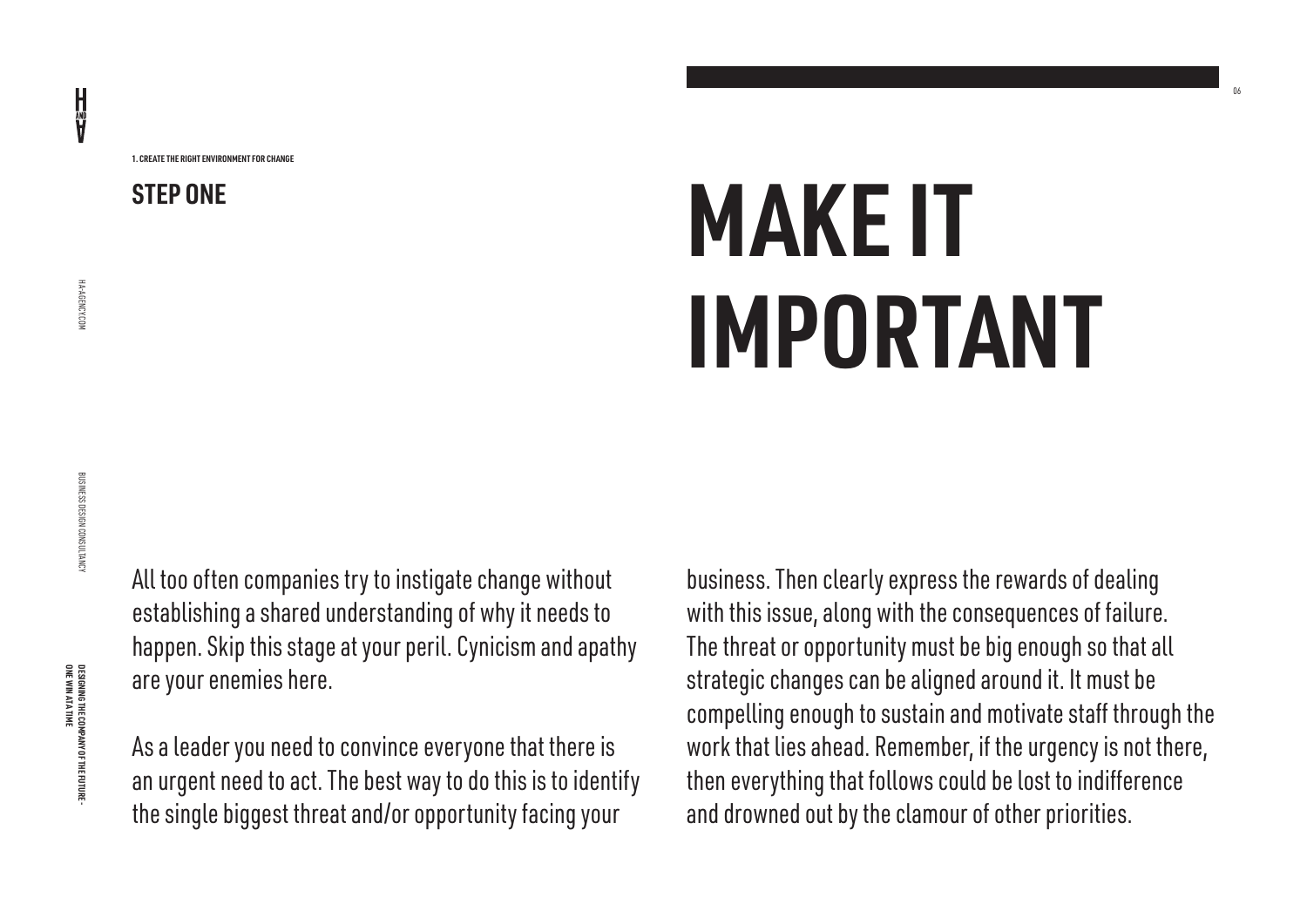BUSINESS DESIGN CONSULTANCY

BUSINESS DESIGN CONSULTANC

Any good idea needs a good team behind it, so it is vital to get the right people in place. Armed with a sense of urgency your Guiding Coalition will be at the core of your efforts. Members should be volunteers, but should have enough power to drive the change effort. They should demonstrate clear motivation for the job at hand, have strong leadership skills, and represent all layer of your company's hierarchy and departmental structure.

The Guiding Coalition must have a close working relationship with your executive team, but be separate from it. Membership of the Guiding Coalition means that a person is at the heart of your company's growth strategy, but not at the top of its hierarchical tree.

### STEP TWO **BRING YOUR GUIDING COALITION TOGETHER**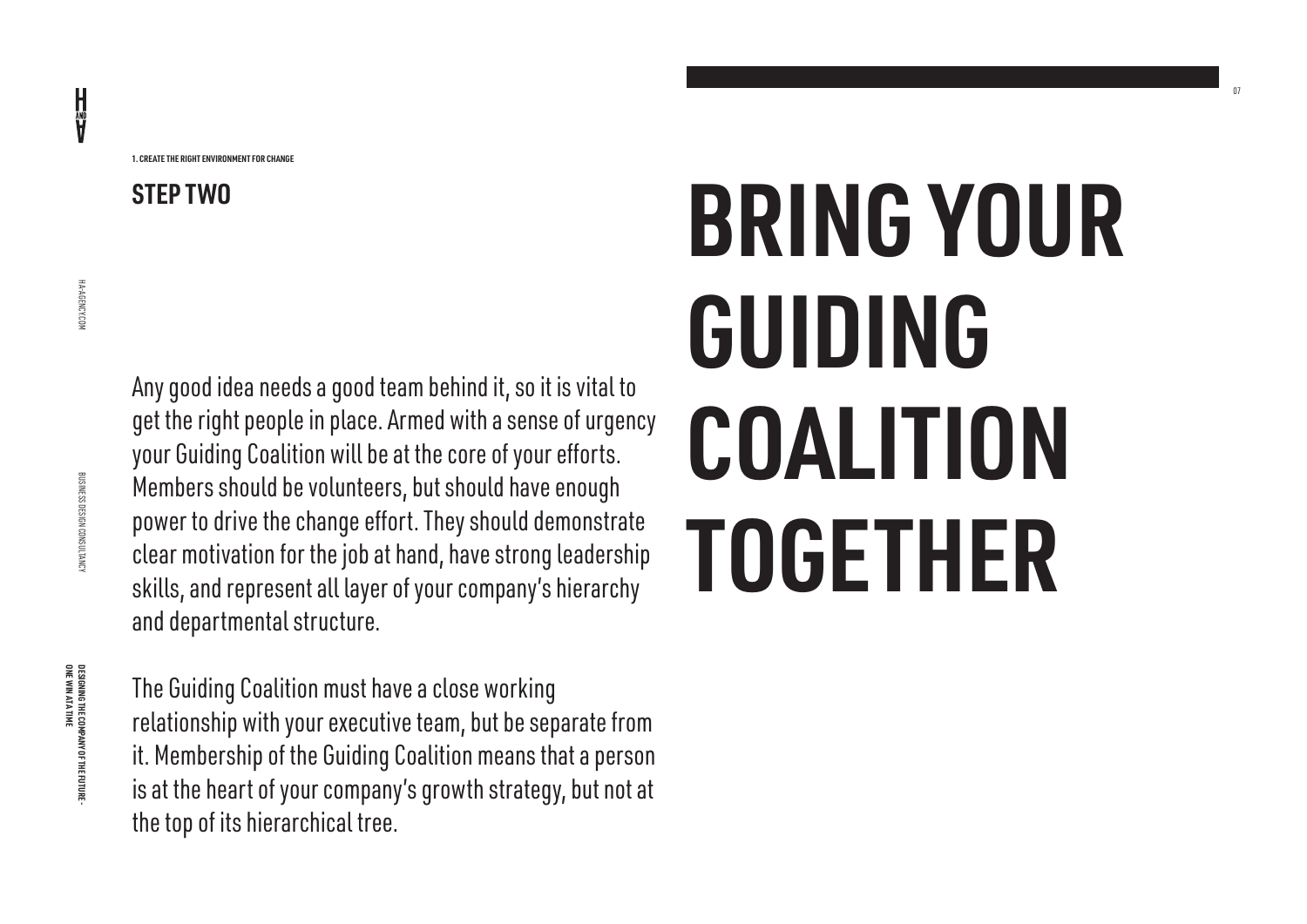**H**<br>V

When you're asking people to do new things, it is vital to win their hearts and minds. As said, cynicism and apathy are big challenges and financial targets seldom generate the necessary levels of engagement and enthusiasm. A strong vision and strategy for change is therefore vital.

### STEP THREE<br>
SHAPE YOUR **VISION AND STRATEGY**

The Guiding Coalition should have a hand in developing these important touchstone statements. These statements should be both emotionally compelling and strategically smart, whilst being memorable and distinctly yours. How these elements are drafted is critical: too much detail and they can stifle creativity and kill enthusiasm; too little detail and people won't see the ways in which they can contribute.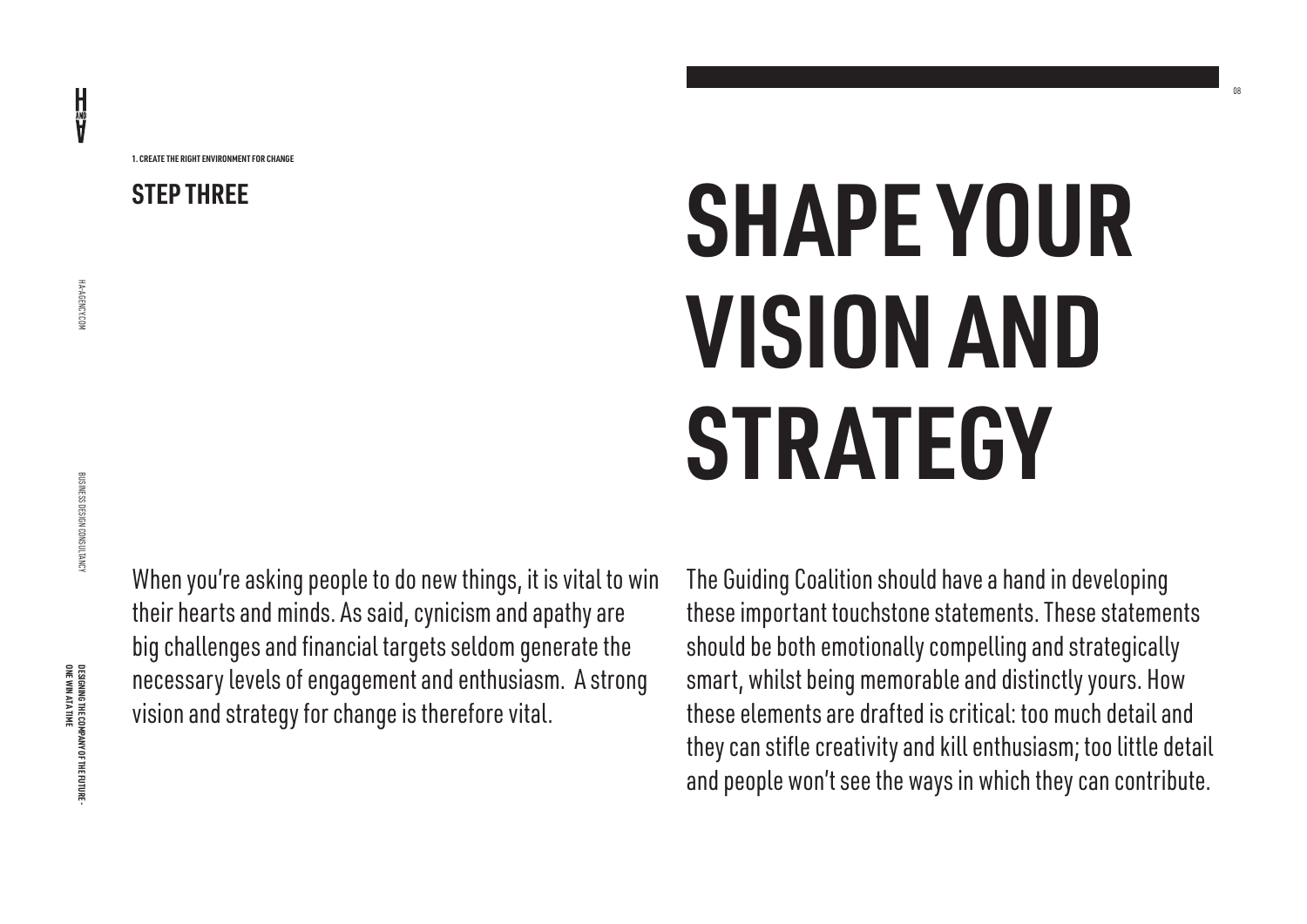DESIGNING THE COMPANY OF THE FUTURE-<br>ONE WIN AT A TIME **ONE WIN AT A TIME DESIGNING THE COMPANY OF THE FUTURE -** 

BUSINESS DESIGN CONSULTANCY BUSINESS DESIGN CONSULTANCY

### HA-AGENCY.COM HA-AGENCY.COM

**H**<br>V

09

**2. BUILD THE** 

**FOR CHANGE**

**PLATFORM**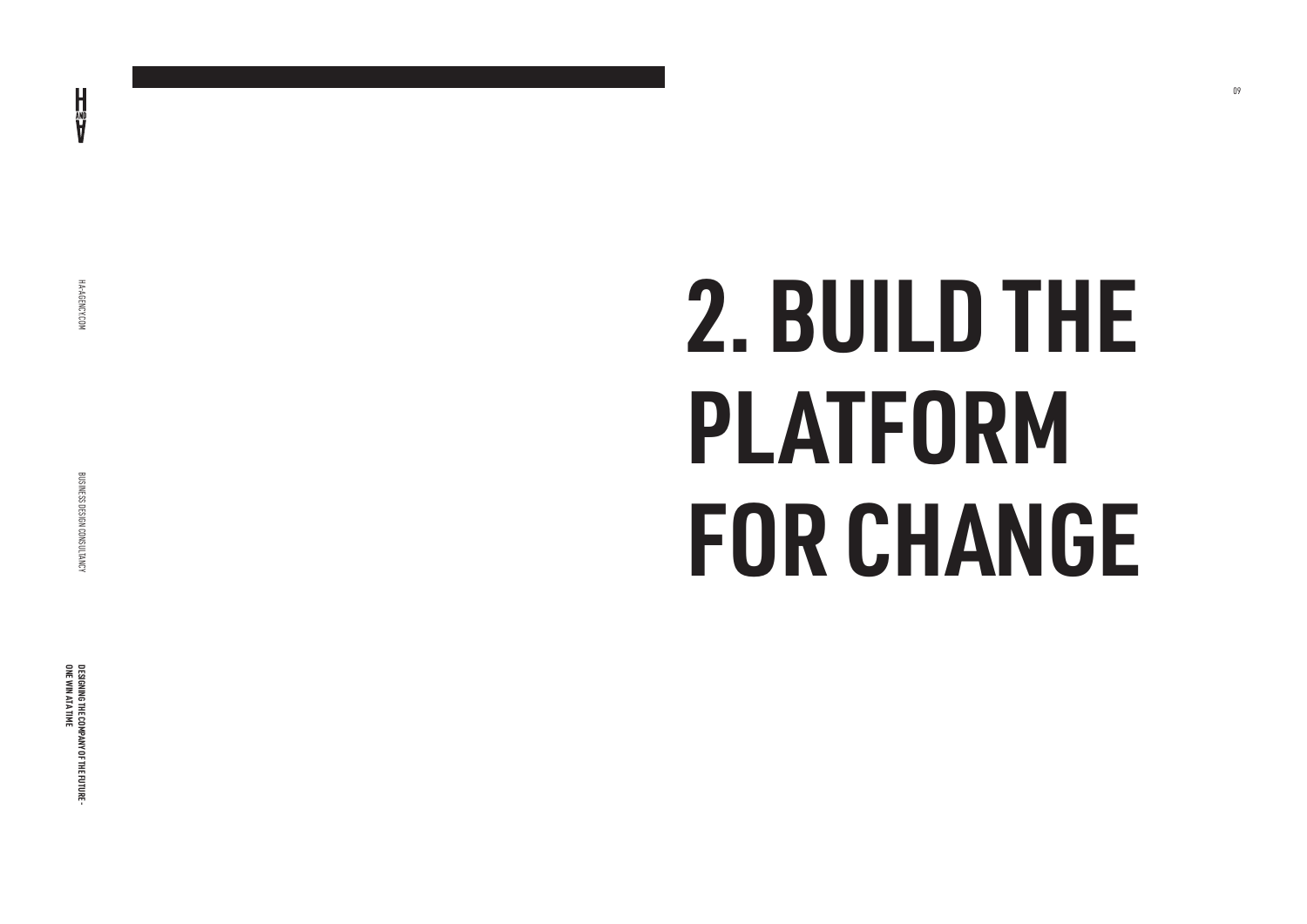# STEP FOUR<br> **LAUNCH WITH CONVICTION**

HA-AGENCY.COM

HA-AGENCY.COM

**H**<br>W

With your strategy in place, it's time to launch. Do this with conviction, passion and enthusiasm. Find as many ways as possible to bring each aspect of what you are aiming to do to life. Make your ideas and goals visible, tell a story and, most importantly, communicate the change vision and strategy to engage and attract talent.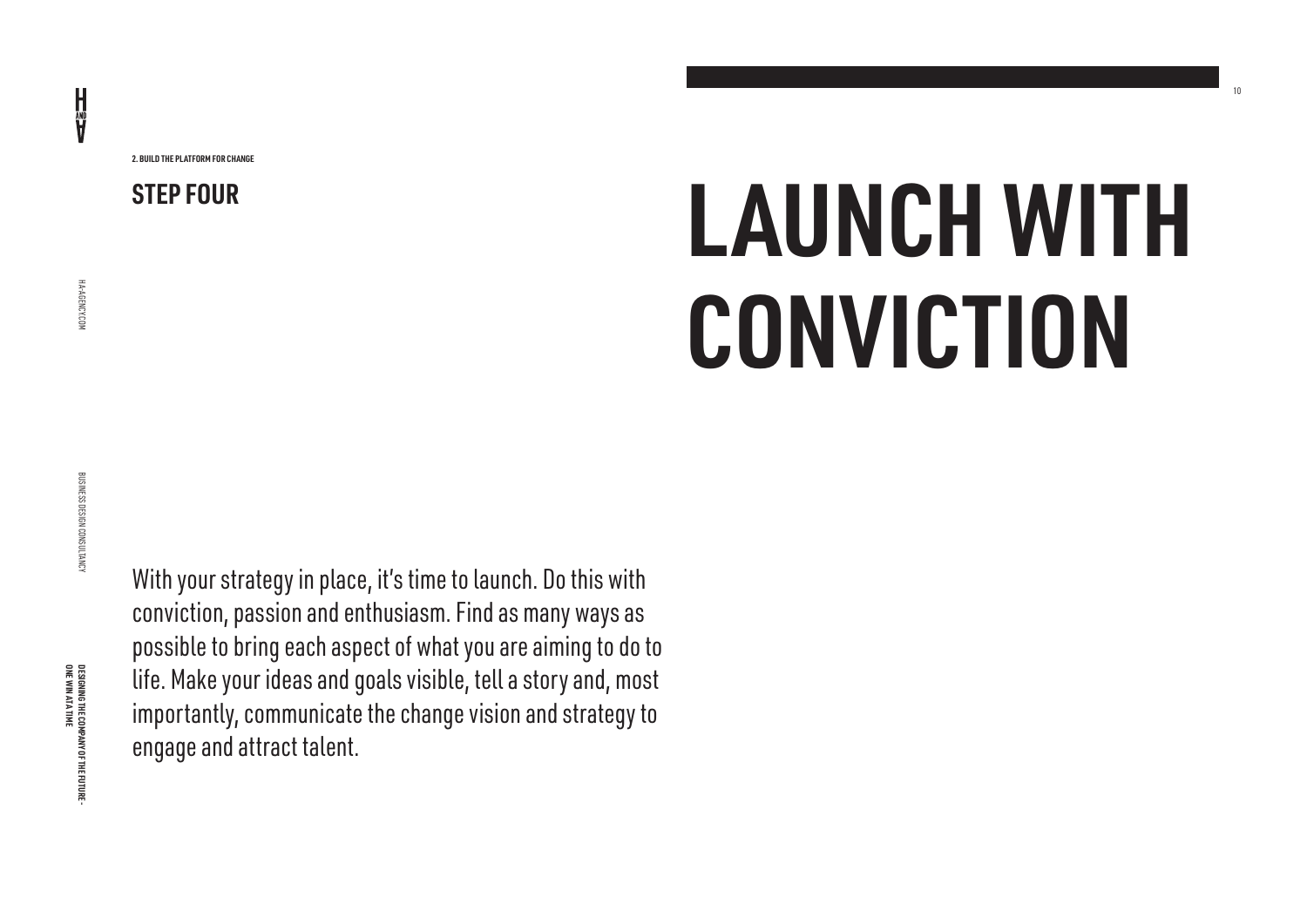### STEP FIVE **PICK YOUR BATTLES...**

BUSINESS DESIGN CONSULTANC BUSINESS DESIGN CONSULTANCY

HA-AGENCY.COM

HA-AGENCY.COM

H<br>W

Identifying the right projects to initiate is a key role for the Guiding Coalition. The important thing is to achieve early success, so make sure you pick a project which is both small enough to win, and yet big enough to make a difference. It should respond to emerging customer demands and have the potential to generate the new business or make a tangible difference to your customer. Careful consideration needs to be given to the revenue, cost and bottom-line impact – and who from within the organisation is best placed to deliver it.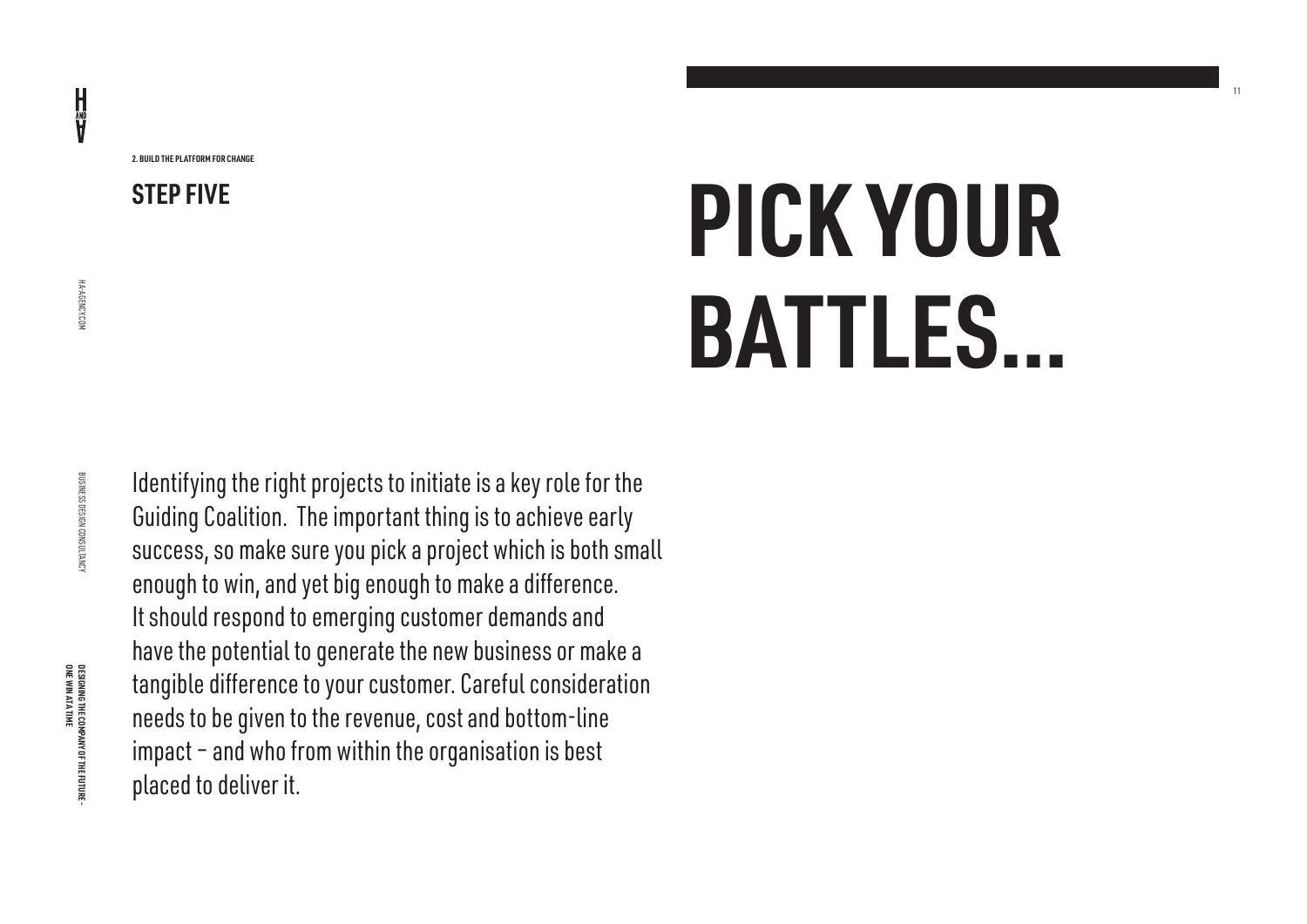DESIGNING THE COMPANY OF THE FUTURE<br>One win at a time **ONE WIN AT A TIME DESIGNING THE COMPANY OF THE FUTURE -** 

The Guiding Coalition cannot do all the work on their own – they need to draw on the skills and experience of your people from across the business – and set them to work in carefully assembled Design Teams.

These cross-functional teams should bring together expertise in customer intimacy (front line workers) and scaling (business functions - marketing, HR, IT) and should be led by someone with experience in agile ways of working. The Design Team's role is to prototype new ways of working and then to test, plan and oversee the role out of changes to the business (see 'change that sticks' for more information). In all of this, the Guiding Coalition's role is to monitor progress, and unblock barriers to success – which with the first few projects will keep all of them on their toes.

STEP SIX<br>**Example 2 ... AND WIN THEM**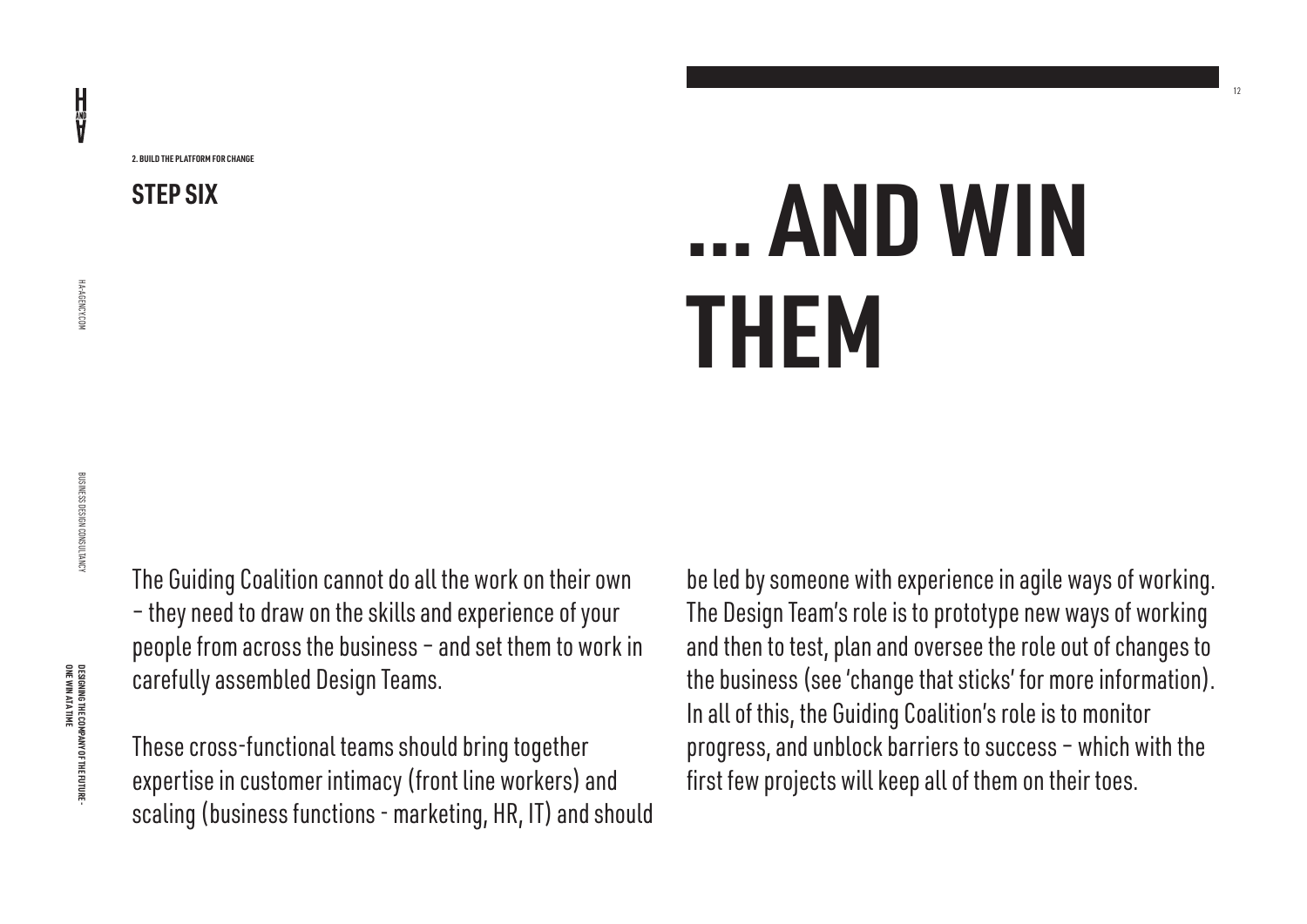Each project initiated should be a microcosm of the change you want to see in your business – people working with shared endeavour to bring change at pace. To ensure maximum flexibility and responsiveness, your Design Teams should comfortable with agile ways of working. They should meet weekly to review progress and monthly to discuss progress with the Guiding Coalition.

The aim of each project is to effect 'change that sticks' – driving the business towards a better future, in a way that will be widely adopted – with each stage of the project set up to achieve this:

### **CHANGE THAT STICKS**

### **CHANGE…**

### **Confirm the brief**

The first job for the Design Team is to check the assumptions and decisions made by the Guiding Coalition are correct. They need to be certain that the project brief makes sense, they have the skills and resources required to execute successfully, and that the project goals are aligned with the strategic aims of the business.

### **Build the prototype**

To move forward fast the Design Team needs to identify what constitutes the Minimum Viable Product for testing - and how they can get it to market as quickly as possible. The team need to work out how they will gather feedback to allow them to start learning and improving. They also need to work out at what point they will accept if the project is a dud or not. Cutting losses early to prevent expensive mistakes later is a key benefit of using prototypes.

### **…THAT STICKS**

### **Deploy**

Once there is confidence that the prototype has worked, it needs to be rolled out to the business. The Design Team need to be clear from the outset about the problems that will need to be overcome to integrate with existing systems and processes – as we as the change in behaviours required to adopt this new way of working. The design team need a clear idea of the teams they need to engage, the expertise they will need to pull upon, and the resources required to deploy successfully.

### **Develop the repeatable model**

When the project has been successfully deployed, and in order to fully maximise the potential value of the work carried out, the design team need to ask: Who else will benefit from our work? How can we apply this way of working to new segments or areas of our business? How can we help make this way of working the norm for our people?

H<br>V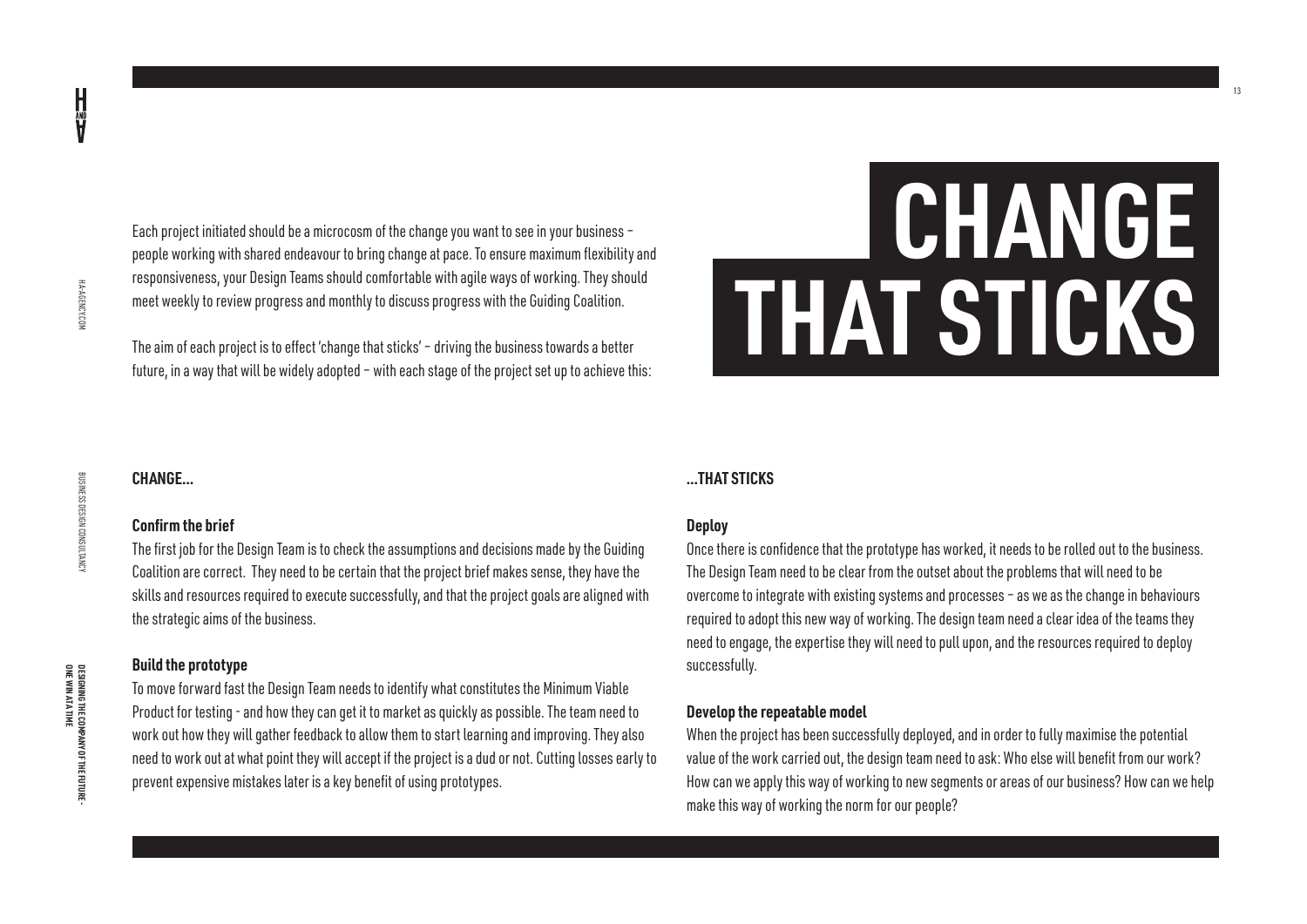DESIGNING THE COMPANY OF THE FUTURE -<br>One win at a time **ONE WIN AT A TIME DESIGNING THE COMPANY OF THE FUTURE -** 

BUSINESS DESIGN CONSULTANCY BUSINESS DESIGN CONSULTANCY

**H**<br>V

14

## **3. MAKE CHANGE THE NEW NORM**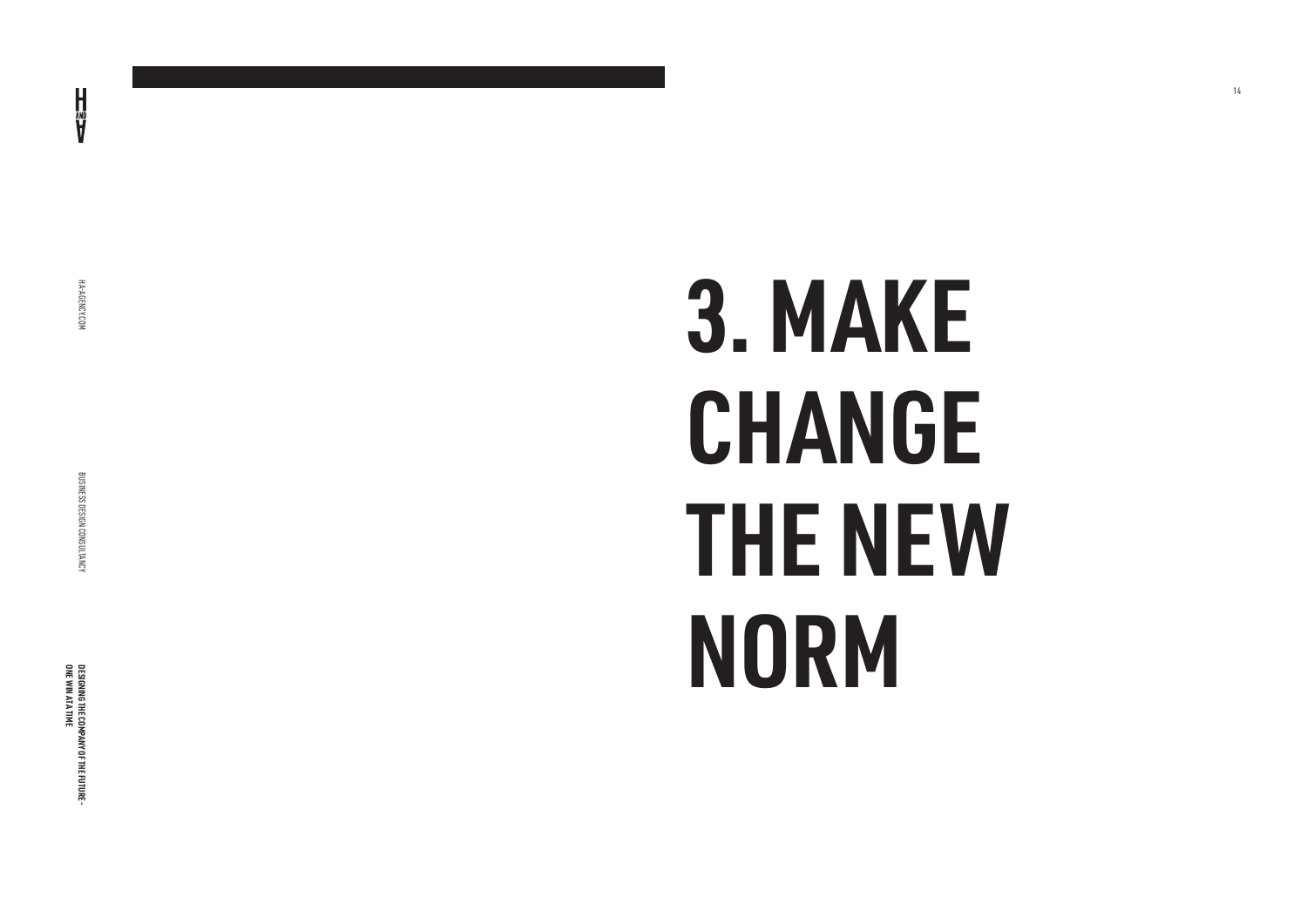Once you've had your first success, you need to add more projects incrementally. The more projects you get under your belt, the better you will become at running them – and the more people you will have stepping up, wanting to be part of the change. As your capabilities and team numbers grow, your bandwidth will increase and the pace and rhythm of change will also be able to accelerate.

### STEP SEVEN<br> **ACCELERATE CHANGE AS YOUR CAPABILITIES GROW**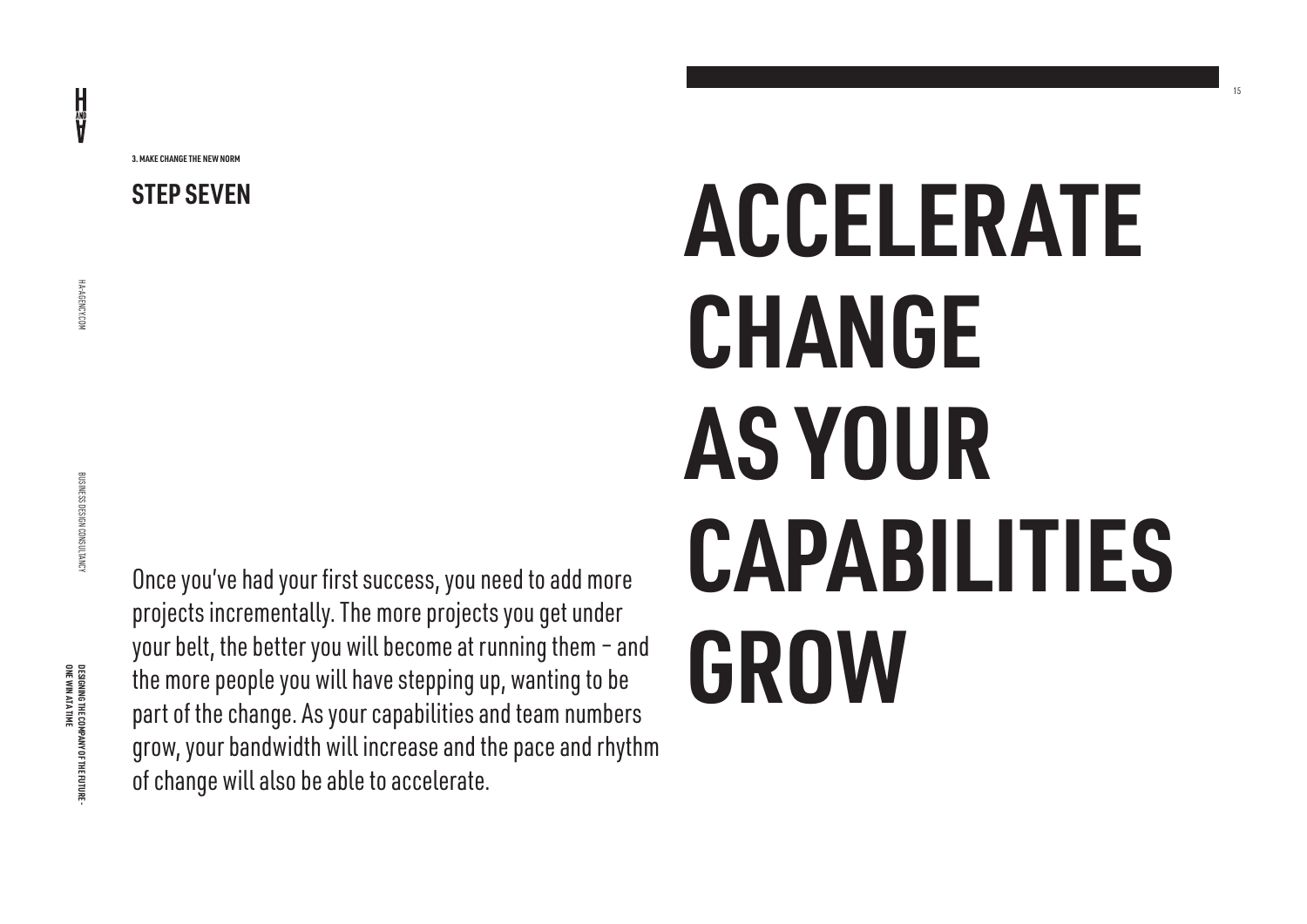The key benefit to a large number of small projects, rather than one massive change initiative, is the opportunity to enjoy a large number of victories. Celebrate your wins, share them across your business and, as credibility grows, welcome new volunteers to the change effort.

### **STEP EIGHT CELEBRATE YOUR VICTORIES**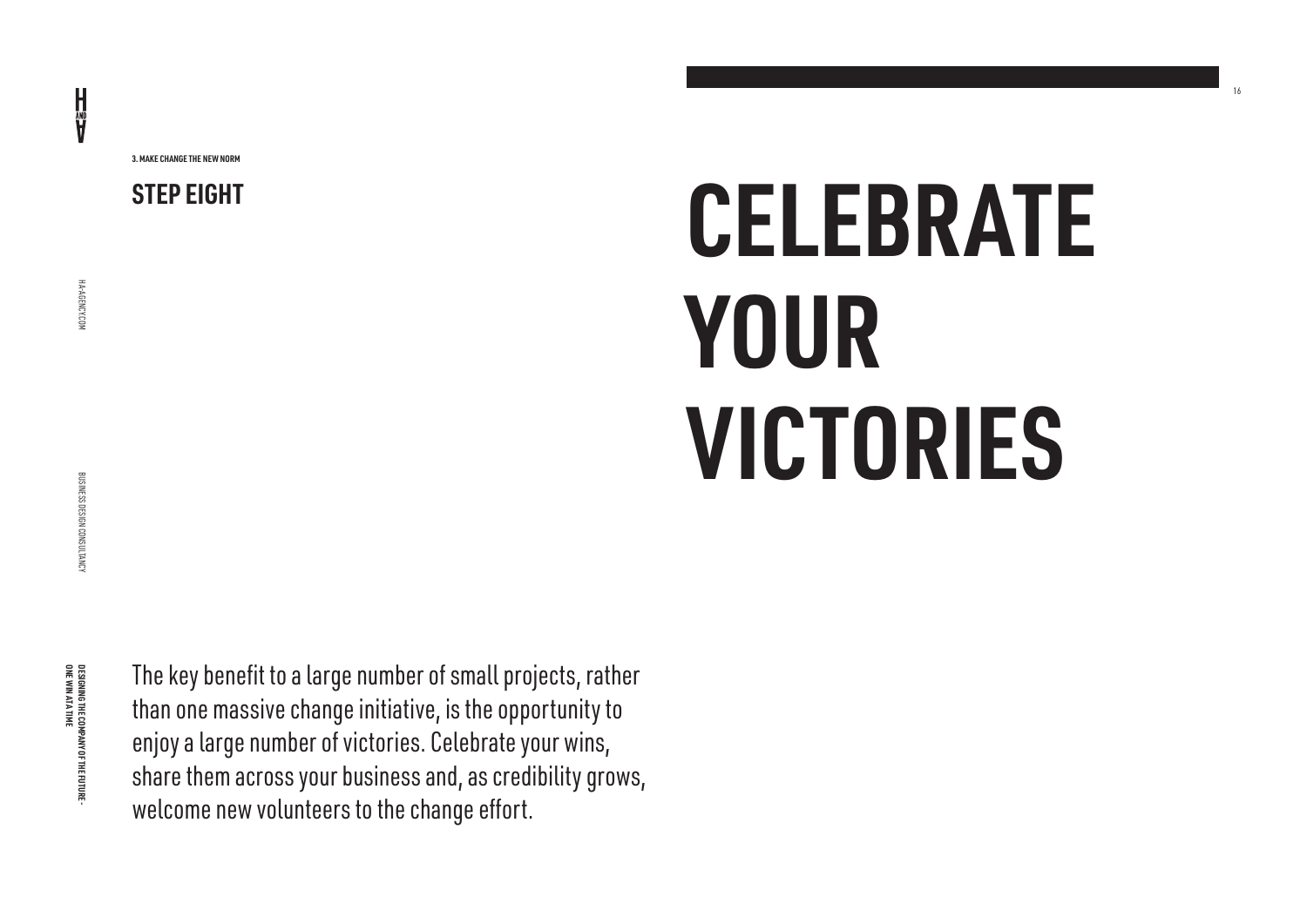No transformation is complete until it manifests itself in the day-to-day behaviours of staff and infuses the culture of the **BUSINESS** business. So keep the pressure on and ensure the process remains fresh and exciting.

# STEP NINE **EMBED CHANGE INTO THE DNA OF YOUR**